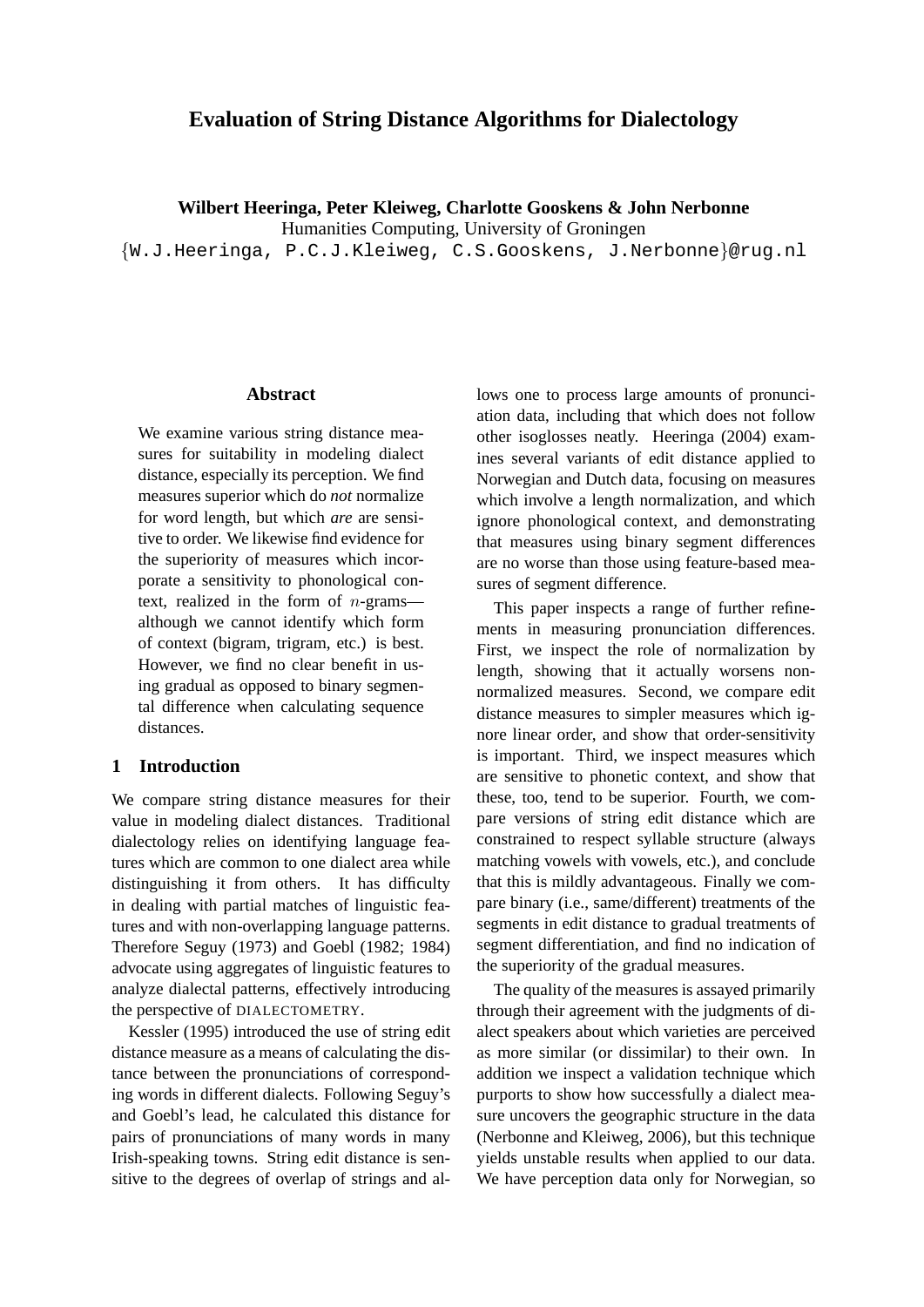that data figures prominently in our argument, and we evaluate both Norwegian and German data geographically.

The results differ, and the perceptual results (concerning Norwegian) are most easily interpretable. There we find, as noted above, that non-normalized measures are superior to normalized ones, that both order and context sensitivity are worthwhile, as is the vowel/consonant distinction. The (geographic) results for German are more complicated, but also less stable. We include them for the sake of completeness.

In addition we note two minor contributions. First, although some literature ends up evaluating both distance and similarity measures, because these are not consistently each others' inverses under some normalizations (Kondrak, 2005; Inkpen et al., 2005), we suggest a normalization based on alignment length which guarantees that similarity is exactly the inverse of distance, allowing us to concentrate on distance.

Second, we note that there is no great problem in applying edit distance to bigrams and trigrams, even though recent literature has been sceptical about the feasibility of this step. For example Kessler (2005) writes:

[...] one major shortcoming [in applying] edit distance to linguistic data, WH et al] that is rarely discussed is that the phonetic environment of the sounds in question cannot be taken into account, while still making use of the efficient dynamic programming algorithm (p. 253).

Somewhat further Kessler writes: "Currently, the predominant solution to this problem is to ignore context entirely." In fact Kondrak (2005) applies edit distance straightforwardly using  $n$ -gram as basic elements. Our findings accord with Kondrak's, who also found no problem in applying edit distance using  $n$ -grams, but we evaluate the technique in its application to dialectology.

# **1.1 Background**

Heeringa (2004) demonstrates that edit distance applied to comparable words (see below for examples) is a superior measure of dialect distance when compared to unigram corpus frequency and also that it is superior to both the frequency of phonetic features in corpora (a technique which Hoppenbrouwers & Hoppenbrouwers (2001) had advocated) and to the frequency of phonetic features taken one word at a time. Heeringa compares these techniques using the results of a perception experiment we also employ below. Heeringa shows that word-based techniques are superior to corpusbased techniques, and moreover, that most wordbased techniques perform about the same. We therefore ignore measures which view corpora as undifferentiated collections below and study only word-based techniques.

A further question was whether to compare words based on a binary difference between segments or whether to use instead phonetic features to derive a more sensitive measure of segment distance. It turned out that measures using binary segment distinctions outperform the feature-based methods (see Heeringa, pp. 184– 186), even though a number of feature systems and comparisons of feature vectors were experimented with. We likewise accept these results (at least for present purposes) and focus exclusively on measures using the binary segment distinctions below.

Kondrak (2005) and Inkpen et al. (2005) present several methods for measuring string similarity and distance which complement Heeringa's results nicely. We should note, however, that these papers focus on other areas of application, viz., the problems of identifying (i) technical names which might be confused, (ii) linguistic cognates (words from the same root), and (iii) translational cognates (words which may be used as translational equivalences). Inkpen et al. consider 12 different orthographic similarity measures, including some in which the order of segments does not play a role (e.g., DICE), and others which use order in alignment (e.g. edit distance). They further consider comparison on the basis of unigrams, bigrams, trigrams and "xbigrams," which are trigrams without the middle element. Some methods are similarity measures, others are distance measures. We return to this in Section 2.

# **1.2 This paper**

In this paper we apply string distance measures to Norwegian and German dialect data. noted above, we focus on word-based methods in which segments are compared at a binary (same/different) level. The methods we consider will be explained in Section 2. Section 3 describes the Norwegian and German data to which the methods are applied. In Section 4 we describe how we evaluate the methods, namely by com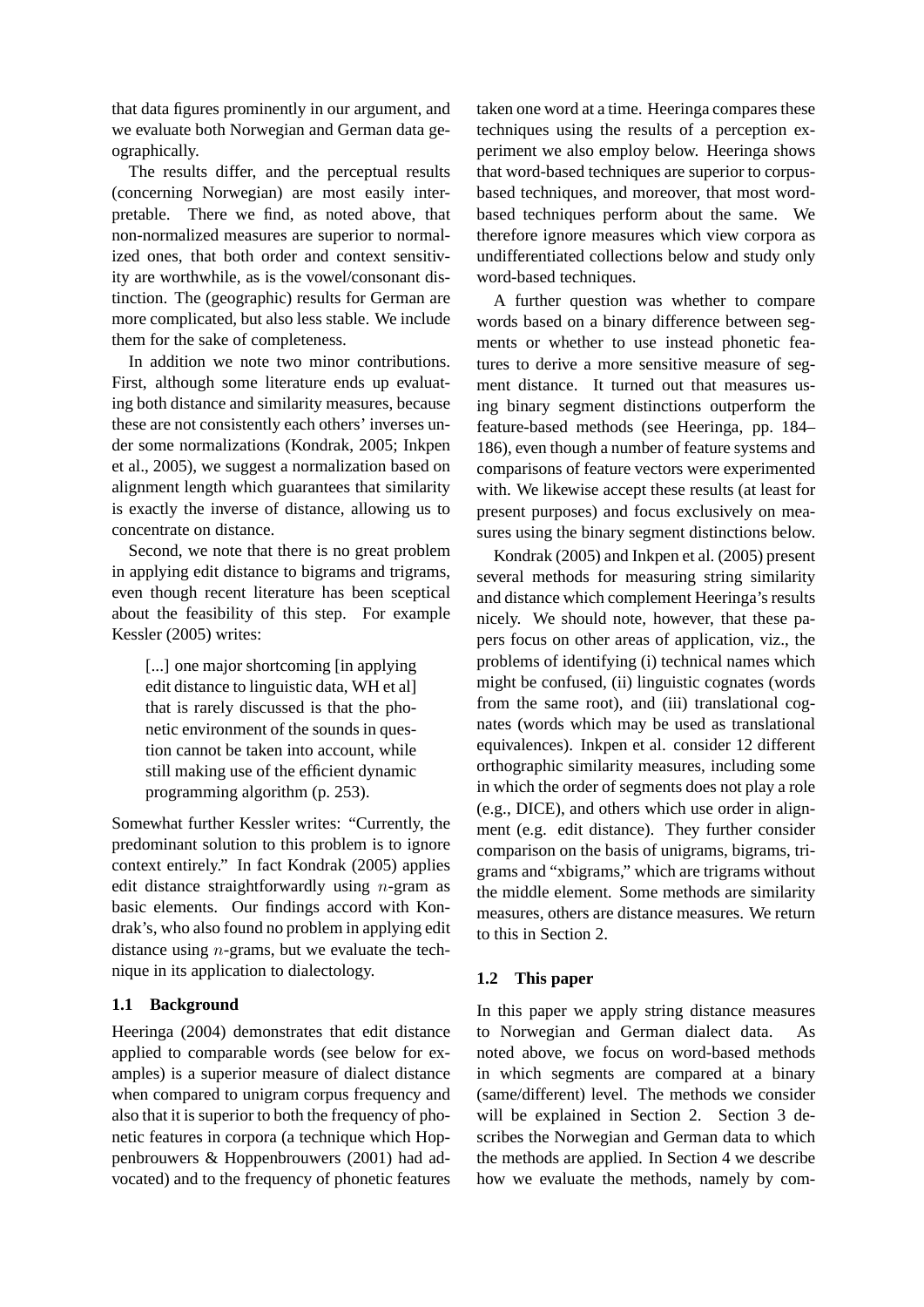paring the algorithmic results to the distances as perceived by the dialect speakers themselves. We likewise aimed to evaluate by calculating the degree to which a measure uncovers geographic cohesion in dialect data, but as we shall see, this means of validation yields rather unstable results. In Section 5 we present results for the different methods and finally, in Section 6, we draw some conclusions.

# **2 String Comparison Algorithms**

In this section we describe a number of string comparison algorithms largely following Inkpen et al. (2005). The methods can be classified according to different factors: representation (unigram, bigram, trigram, xbigram), comparison of n-grams (binary or gradual), status of order (with or without alignment), and type of alignment (free or forced alignment with respect to the vowel/consonant distinction). We illustrate the methods with examples, in which we compare German and Dutch dialect pronunciations of the word *milk*. 1

### **2.1 Contextual sensitivity**

In the German dialect of Reelkirchen *milk* is pronounced as [mɛlkə]. The bigram notation is  $[-m]$ me el lk kə ə- $\vert$  and the trigram notation is  $\vert$ —m  $-m\epsilon$  mel elk lka ka  $-\epsilon$  - and  $\epsilon$  . The same word is pronounced as  $[me]$  in the German dialect of Tann. The bigram and trigram representations are [–m me el la  $a \in \{-\infty, -\}$  and  $[-\infty, -\infty]$  me mel ela la $c \in \{-\infty, -\}$ respectively.

In the simplest method we present in this paper, the distance is found by calculating 1 minus twice the number of shared segment  $n$ -grams divided by the total number of  $n$ -grams in both words. Inkpen et al. mention a bigram-based, a trigram-based and a xbigram-based procedure, which they call DICE, TRIGRAM and XDICE respectively. We also consider an unigram-based procedure which we call UNIGRAM. The two pronunciations share four unigrams:  $[m, \varepsilon, 1]$  and  $[\circ]$ . There are  $5 + 5 =$ 10 unigram tokens in total in the two words, so the unigram similarity is  $(2 \times 4)/10 = 0.8$ , and the distance  $1 - 0.8 = 0.2$ . The two pronunciations share three bigrams:  $[-m, mc]$  and  $[\varepsilon]$ . There are  $6 + 6 = 12$  bigram tokens in the two strings, so bigram similarity is  $(2 \times 3)/12 = 0.5$ , and the distance  $1 - 0.5 = 0.5$ . Finally, the two pronunciations have three trigrams in common:  $[-m, -m\varepsilon]$ and [mel] among  $7+7 = 14$  in total, yielding a trigram similarity of  $(2 \times 3)/14 = 0.4$  and distance  $1 - 0.4 = 0.6$ .

Our interest in this issue is linguistic: longer n-grams allow comparison on the basis of phonic context, and unigram comparisons have correctly been criticized for ignoring this (Kessler, 2005).

#### **2.2 Order of segments**

When comparing the German dialect pronunciation of Reelkirchen [mɛlkə] with the Dutch dialect pronunciation of Haarlem [mɛlək], the unigram procedure presented above will detect no difference. One might argue that we are dealing with a swap, but this is effectively an appeal to order. The example is not convincing for  $n$ -gram measures,  $n \geq 2$ , but we should prefer to separate issues of order from issues of context sensitivity. We use edit distance (aka Levenshtein distance) for this purpose, and we assume familiarity with this (Kruskal, 1999). In our use of edit distance all operations have a cost of 1.

### **2.3 Normalization by length**

When the edit distance is divided by the length of the longer string, Inkpen et al. call it normalized edit distance (NED). In our approach we divide "raw edit distance" by alignment length. The same minimum distance found by the edit distance algorithm may be obtained on the basis of several alignments which may have different lengths. We found that the longest alignment has the greatest number of matches. Therefore we normalize by dividing the edit distance by the length of the longest alignment.

We have normally employed a length normalization in earlier work (Heeringa, 2004), reasoning that words are such fundamental linguistic units that dialect perception was likely to be wordbased. We shall test this premise in this paper.

Marzal & Vidal (1993) show that the normalized edit distance between two strings cannot be obtained via "post-normalization", i.e., by first computing the (unnormalized) edit distance and then normalizing this by the length of the corresponding editing path. Unnormalized edit distance satisfies the triangle inequality, which is axiomatic for distances, but the quantities obtained via post-normalization need not satisfy this axiom. Marzdal & Vidal provide an alternative procedure which is guaranteed to produce genuine

<sup>&</sup>lt;sup>1</sup>Our transcriptions omit diacritics for simplicity's sake.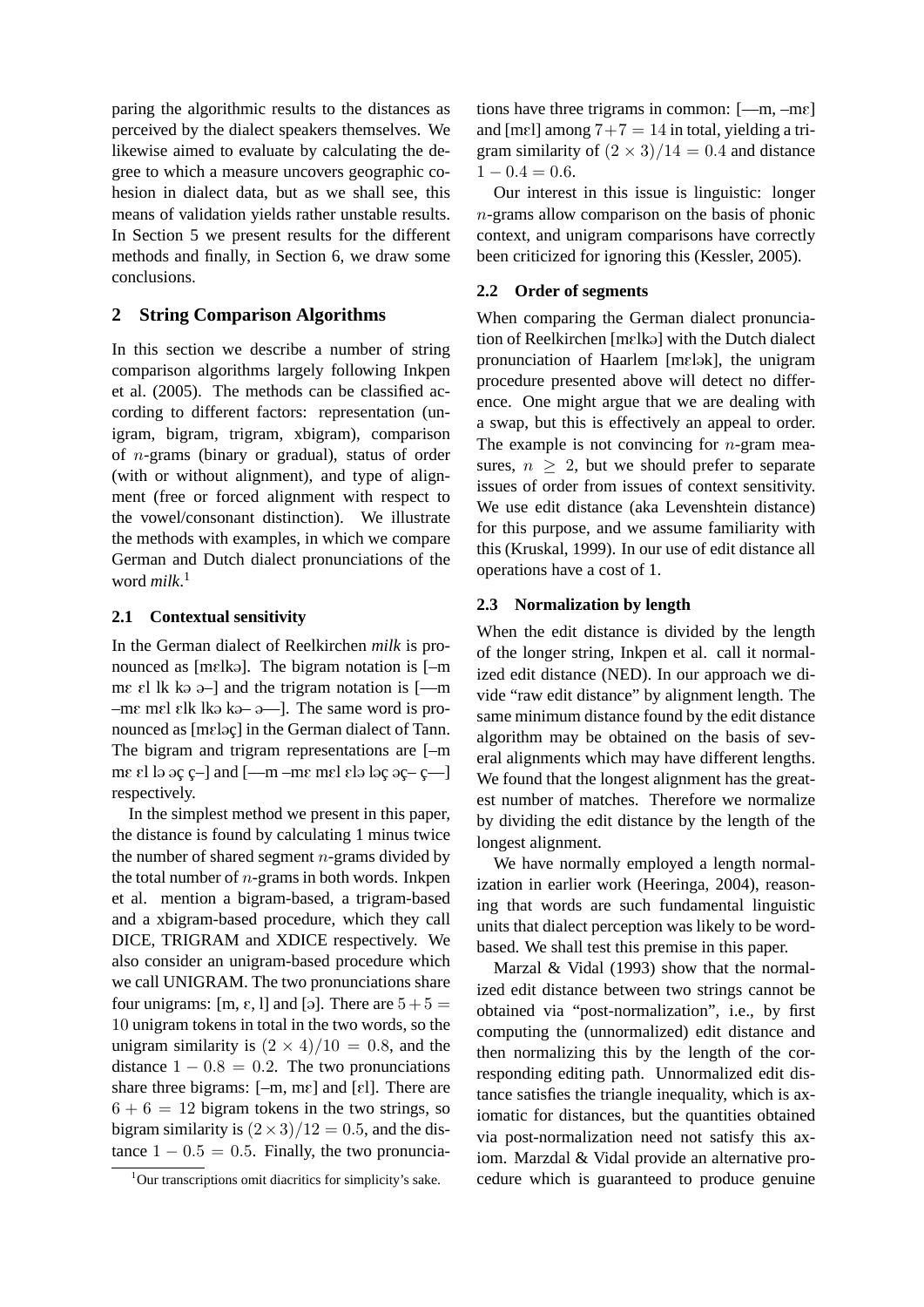distances, satisfying all of the relevant axioms. In their modified algorithm, one computes one minimum weight for *each* of the possible lengths of editing paths at each point in the computational lattice. Once all these weights are calculated, they are divided by their corresponding path lengths, and the minimum quotient represents the normalized edit distance.

The basic idea behind edit distance is to find the minimum cost of changing one string into another. Length normalization represents a deviation from this basic idea. If a higher cost corresponds with a longer path length so that quotient of the edit costs divided by the path length is minimal, then Marzal & Vidal's procedure opts for the minimal normalized length, while post-normalization seeks what one might call "the normalized minimal length" (see Marzal & Vidal's example 3.1 and Figure 2, p. 928).

Marzal & Vidal's examples of normalized minimal distances which are not also minimal normalized distances all involve operation costs we normally do not employ. In particular they allow IN-DELS (insertions and deletions) to be associated with much lower costs than substitutions, so that the longer paths associated with derivations involving indels is more than compensated by the length normalization. Our costs are never structured in this way, so we conjecture that our postnormalizations do not genuinely run the risk of violating the distance axioms. We use 0 for the cost of mapping a symbol to itself, 1 to map it to a different symbol, including the empty symbol (covering the costs of indels), and  $\infty$  for non-allowed mappings<sup>2</sup> We maintain therefore that (unnormalized) costs higher than the minimum will never correspond to longer alignment lengths. If this is so, then the minimal edit cost divided by alignment length will also be the minimal normalized cost. If the unnormalized edit distance is minimal, we claim that the post-normalized edit distance must therefore be minimal as well.

We inspect an example to illustrate these issues. We compare the Frisian (Grouw), [molka], with the Haarlem pronunciation [mɛlək]. The Levenshtein algorithm may align the pronunciations as follows:

| $1 \t2 \t3$      | $\overline{4}$ | 5 <sup>5</sup> | h,       |
|------------------|----------------|----------------|----------|
| $m \alpha$       |                | k              | $\Theta$ |
| $m \epsilon$ l a |                |                |          |
|                  |                |                |          |

The one pronunciation is transformed into the other by substituting  $[\varepsilon]$  for  $[\infty]$ , by deleting  $[\infty]$ after  $[1]$ , and by inserting  $[9]$  after  $[k]$ . Since each operation has a cost of 1, and the alignment is 6 elements long, the normalized distance is  $(1 + 1 + 1)/6 = 0.5$ . The Levenshtein distance will also find an alignment in which the [ə]'s are matched, while the [k]'s are inserted and deleted. That alignment gives the same (normalized) distance. Levenshtein distance will not find an alignment any longer than the one shown here, since longer alignments will not yield the minimum cost. This also holds for the examples shown below.

### **2.4** n**-gram weights**

In the dialect of the German dialect of Frohnhausen *milk* is pronounced as [milja], and in the German of Großwechsungen as [mɛlɪç]. If we compare these using the techniques of Section 2.2, using bigrams, we obtain the following:

|    | $\gamma$                   |          |  |  |
|----|----------------------------|----------|--|--|
| -m | $mI$ $Ij$ $j\partial$      |          |  |  |
|    | $-m$ me $\epsilon l$ li ik |          |  |  |
|    |                            | $\sim$ 1 |  |  |

Since  $n$ -grams are compared in a binary way, the normalized distance is equal to  $(1 + 1 + 1 + 1 +$  $1)/6 = 0.83$ . But [mI] and [me] (second position) are clearly more similar to each other than [jə] and [Ik] (fifth position). Inkpen et al. suggest weighting n-gram differences using segment overlap. They provide a formula for measuring gradual similarity of  $n$ -grams to be used in BI-DIST and TRI-DIST. Since we measure distances rather than similarity, we calculate  $n$ -gram distance as follows:

$$
s(x_1...x_n, y_1...y_n) = \frac{1}{n} \sum_{i=1}^n d(x_i, y_i)
$$

where  $d(a, b)$  returns 1 if a and b are different, and 0 otherwise. We apply this to our example:

|  | $\overline{3}$            | $\overline{4}$ | $5^{\circ}$ | 6 |
|--|---------------------------|----------------|-------------|---|
|  | $-m$ m il li ja a-        |                |             |   |
|  | $-m$ me el li ik k-       |                |             |   |
|  | $0.5$ $0.5$ $0.5$ 1 $0.5$ |                |             |   |

obtaining  $(0.5 + 0.5 + 0.5 + 1 + 0.5)/6 = 3.0/6 =$ 0.5 distance after normalization.

<sup>&</sup>lt;sup>2</sup>For example, in some versions of edit distance, the value  $\infty$  is assigned to the replacement of a vowel by a consonant in order to avoid alignments which violate syllabic structure.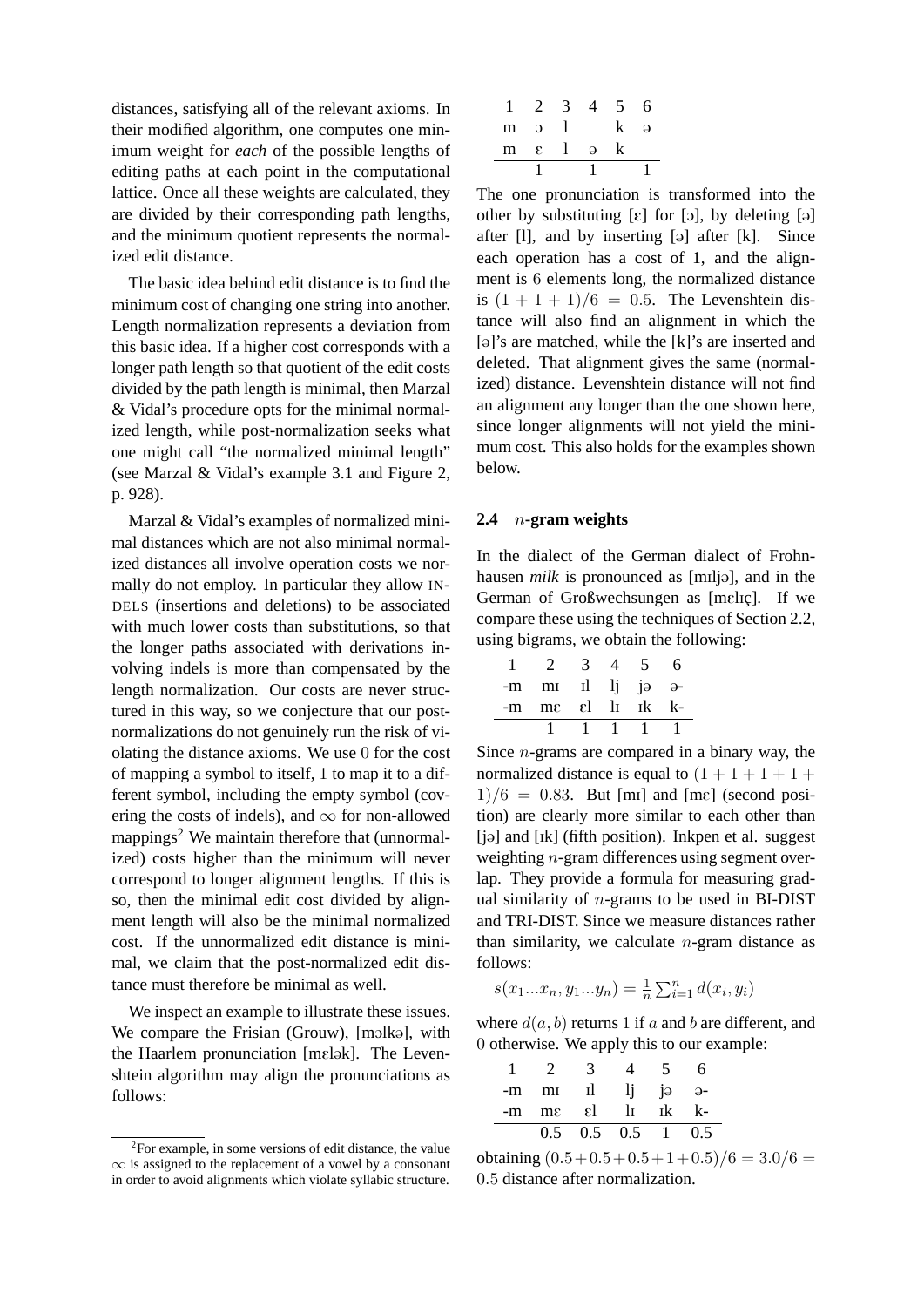#### **2.5 Linguistic Alignment**

When comparing the Frisian (Grouw) dialect pronunciation, [molka], with that of German Großwechsungen, [mɛlɪç], using unigrams, we obtain:

| m | э |  | Э |
|---|---|--|---|
| m | E |  | г |
|   |   |  |   |

The normalized distance is then  $(1 + 1 + 1)/5 =$ 0.6. But this is linguistically an implausible alignment: syllables do not align when e.g. [k] aligns with [1], etc. We may remedy this by requiring the Levenshtein algorithm to respect the distinction between vowels and consonants, requiring that the alignments respect this distinction with only three exceptions, in particular that semivowels [j, w] may match vowels (or consonants), that the maximally high vowels [i, u] match consonants (or vowels), and that  $\lceil \varphi \rceil$  match sonorant consonants (nasals and liquids) in addition to vowels. Disallowed matches are weighted so heavily (via the cost of the substitution operation) that the algorithm always will use alternative alignments, effectively preferring insertions and deletions (indels) instead. Applying these restrictions, we obtain the following, with normalized distance  $(1+1+1+1)/6 = 0.67$ :

|   | 2              | -3 | 4            | 5 | 6 |
|---|----------------|----|--------------|---|---|
| m | $\mathbf{C}$   |    |              |   | ə |
|   | $m \epsilon$ 1 |    | $\mathbf{I}$ | Ċ |   |
|   |                |    | L            | 1 |   |

In comparisons based on bigrams, we allow two bigrams to match when at least one segment pair matches, the first, the second, or both. Two trigrams match when at least the middle pair matches. Comparing the same pronunciations as above using bigrams without linguistic conditions, we obtain the following alignment:

|                | 3            |                     | $\mathcal{D}$ | 6          |
|----------------|--------------|---------------------|---------------|------------|
| -m mo ol lk kə |              |                     |               | <u>ခ</u> - |
| $-m$ $me$      | $\epsilon$ l |                     | $\ln$ $\pi$   | ç-         |
|                |              |                     |               |            |
|                |              | $0.5$ $0.5$ $0.5$ 1 |               | 0.5        |

The normalized distance is  $(1 + 1 + 1 + 1 + 1)$  $1)/6 = 0.83$  using binary bigram weights (costs), and  $(0.5 + 0.5 + 0.5 + 1 + 0.5)/6 = 0.5$  using gradual weights. But the above alignment does *not* respect the vowel/consonant distinction at the fifth position, where neither  $[k]$  vs.  $[i]$  nor  $[\circ]$  vs.  $[\circ]$  is allowed. We correct this at once:

|    | $\frac{1}{2}$  | -3-                |                                      | 5 | 6 7   |  |
|----|----------------|--------------------|--------------------------------------|---|-------|--|
| -m | m              | $\overline{\rm d}$ | lk                                   |   | kə ə- |  |
| -m | $m\varepsilon$ |                    | $\varepsilon$ l II iç ç-             |   |       |  |
|    |                |                    | $1 \quad 1$                          |   |       |  |
|    |                |                    | $0.33 \quad 0.33 \quad 0.67 \quad 1$ |   |       |  |

Using binary bigram weights, the normalized distance is  $(1+1+1+1+1+1)/7 = 0.86$ .

The calculation based on gradual weights is a bit more complex. Two bigrams may match even when a non-allowed pair occurs in one of the two positions, e.g., [k] vs. [I] at the fourth position in the alignment immediately above. The cost of this match should be higher (via weights) than that of an allowed pair with different elements—e.g., the pair [o] versus  $[\varepsilon]$  at the second or third position but not so high that the match cannot occur.

We settle on the following scheme. Two  $n$ grams  $[x_1...x_n]$  and  $[y_1...y_n]$  can only match if at least one pair  $(x_i, y_i)$  matches linguistically. We weight linguistically mismatching pairs  $(x_j, y_j)$ twice as high as matching (but non-identical) pairs. Since we have at most  $n - 1$  matching pairs, and at least 1 mismatching pair, we set the most expensive match of two  $n$ -grams to 1, and we assign the weight of  $2/(2n - 1)$  to a mismatching pair, and  $1/(n - 1)$  to a matching (but nonidentical) one. Indels cost the same as the most costly (matching)  $n$ -grams, in this case 1.

In our bigram-based example, we obtain a weight of  $2/(2 \times 2 - 1) = 0.67$  at position 4, since the pair [k] vs. [I] is a linguistic mismatch. At positions 2 and 3 we obtain weights of  $1/(2 \times 2 - 1) = 0.33$  since [o] and [ε] are (nonidentical) matches. Note that a segment (vowel or consonant) versus '-' (boundary) is processed as a mismatch. Therefore the weight at position 6 is equal to 0.33 ([k] vs. [c])  $+0.67$  ([a] versus [-]), summing to 1.

#### **2.6 Similarity vs. distance**

Theoretically, similarity and distance should be each others' inverses. Thus in Section 2.1 we suggested that similarity should always be  $(1$ distance). This is not always straightforward when we normalize.

Inkpen et al. use both similarity and distance measures. Similarity measures are LCSR (Longest Common Subsequence Ratio), BI-SIM and TRI-SIM (LCSR generalized to bigrams and trigrams), and the corresponding distance measures are NED, BI-DIST and TRI-DIST. The measures are further distinguished in the way  $n$ -gram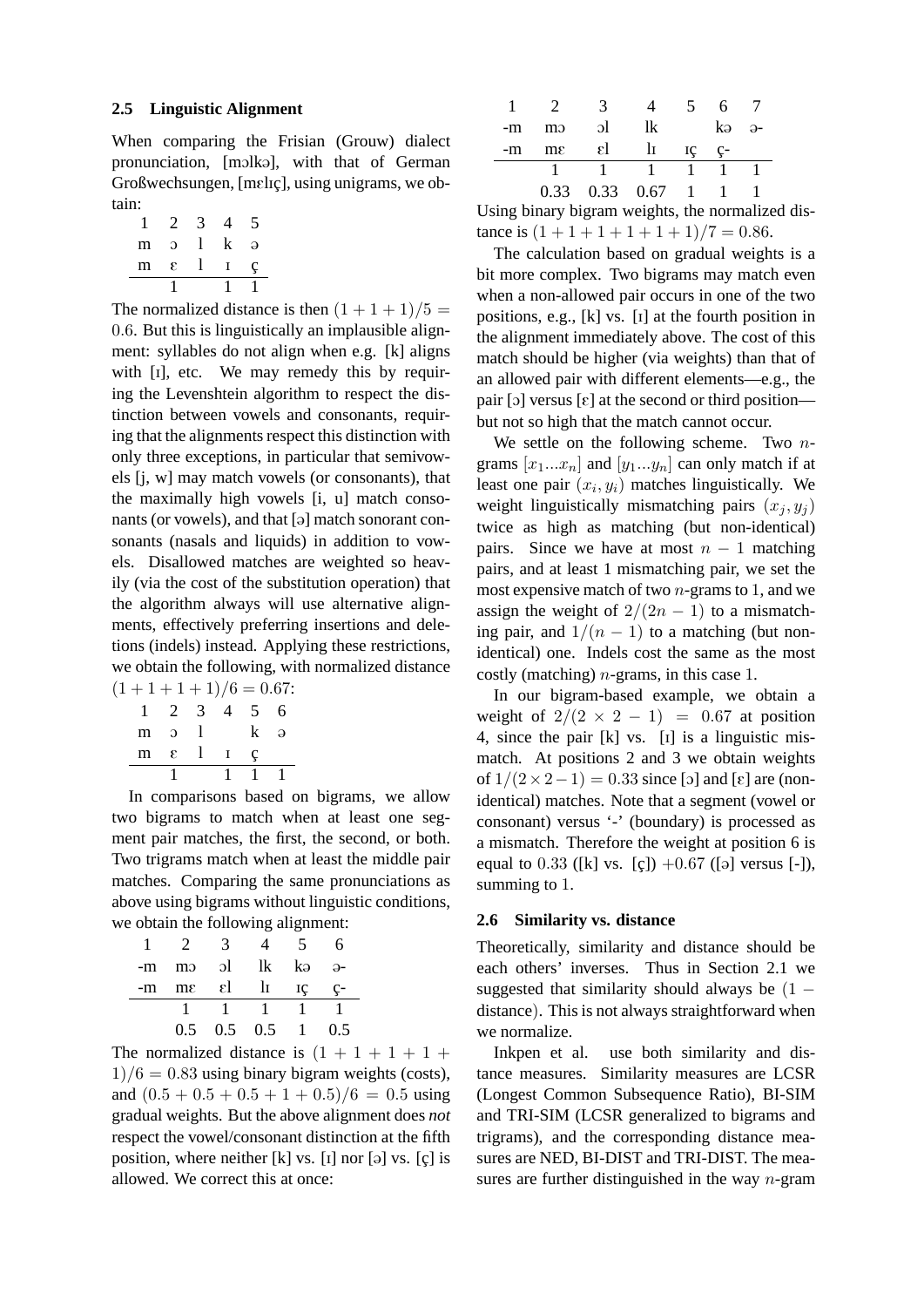weights are compared: as binary weights in the similarity measures, and as gradual weights in the distance measures. When comparing the pronunciations of Frisian Hindelopen [moolko] with German Großwechsungen, [mɛlɪç], and respecting the linguistic alignment conditions (Section 2.5) we obtain:

| m |                       | $\Omega$ $\Omega$ |  | $\Delta$ |
|---|-----------------------|-------------------|--|----------|
|   | $m \tImes$ $l \tImes$ |                   |  |          |
|   | 0 1 1 0 1 1 1         |                   |  |          |

The non-normalized similarity is equal to 2, and the non-normalized distance is equal to 5. Inkpen et al. normalize "by dividing the total edit cost by the length of the longer string" which is 6 in our example. Other possibilities are dividing by the length of the shorter string (5), the average length of the two strings (5.5) or the length of the alignment (7). Summarizing:

|       | shorter | longer | average | align-      |
|-------|---------|--------|---------|-------------|
|       | string  | string | string  | ment        |
| sim.  | 0.4     | 0.33   | 0.36    | 0.29        |
| dist. | 1.0     | 0.83   | 0.91    | 0.71        |
| total | 14      | 117    | 1 27    | <b>T.OO</b> |

Only the normalization via alignment length respects the wish that we regard similarity and distance as each others' inverses.  $3$  We can enforce this requirement in other approaches by first normalizing and then taking the inverse, but we take the result above to indicate that normalization via alignment length is the most natural procedure.

# **3 Data Sources**

The methods presented in Section 2 are applied to Norwegian and German dialect data described in this section. We emphasize that we measured distances only at the level of the segmental base, ignoring stress and tone marks, suprasegmentals and diacritics. We in fact examined measurements which included the effects of segmental diacritics, which, however resulted in decreased consistency and no apparent increase in quality.

# **3.1 Norwegian**

The Norwegian data comes from a database comprising more than 50 dialect sites, compiled by Jørn Almberg and Kristian Skarbø of the Department of Linguistics of the University of Trondheim.<sup>4</sup> The database includes recordings *and* transcriptions of the fable 'The North Wind and the Sun' in various Norwegian dialects. The Norwegian text consists of 58 different words, some of which occur more than once, in which case we seek a least expensive pairing of the different elements (Nerbonne and Kleiweg, 2003, p. 349).

On the basis of the recordings, Gooskens carried out a perception experiment which we describe in Section 4.1. The experiment is based on 15 dialects, the total number of dialects available at that time (spring, 2000). Since we want to use the results of the experiment for validating our methods, we used the same set of 15 Norwegian dialects. It is important to note that Gooskens presented the recordings holistically, including differences in syntax, intonation and morphology. Our methods are restricted to words.

### **3.2 German**

The German data comes from the *Phonetischer Atlas Deutschlands* and includes 186 dialect locations. For each location 201 words were recorded and transcribed. The data are available at the *Forschungsinstitut fur deutsche Sprache - ¨ Deutscher Sprachatlas* in Marburg. The material is from translations of *Wenker-Sätze*, taken from the famous survey by Georg Wenker in the 1879– 1887 among teachers from  $\approx 40.000$  locations in Germany. The transcriptions are made on the basis of recordings made under the direction of Joachim Göschel in the 1960's and 1970's in West Germany (Göschel 1992, pp. 64–70). After the German reunification similar surveys were conducted in former East Germany.

The data were transcribed by four transcribers, and each item was transcribed independently by at least two phoneticians who subsequently consulted to come to an agreement. In 2002 the data was digitized at the University of Groningen.

# **4 Validation Methods**

When we apply a measurement technique to a specific problem we are interested both in the consistency of the measure and in its validity. The consistency of the measurement reflects the degree to which the independent elements in the sample sample tend to provide the same signal. Nunnally (1978, p.211) recommends the generalized

<sup>&</sup>lt;sup>3</sup>We have no proof that normalization by alignment length always allows this simple relation to similarity, but we have examined a large number of calculations in which this always seems to hold.

<sup>&</sup>lt;sup>4</sup>The database is available at  $h$ ttp://www.ling.hf. ntnu.no/nos/.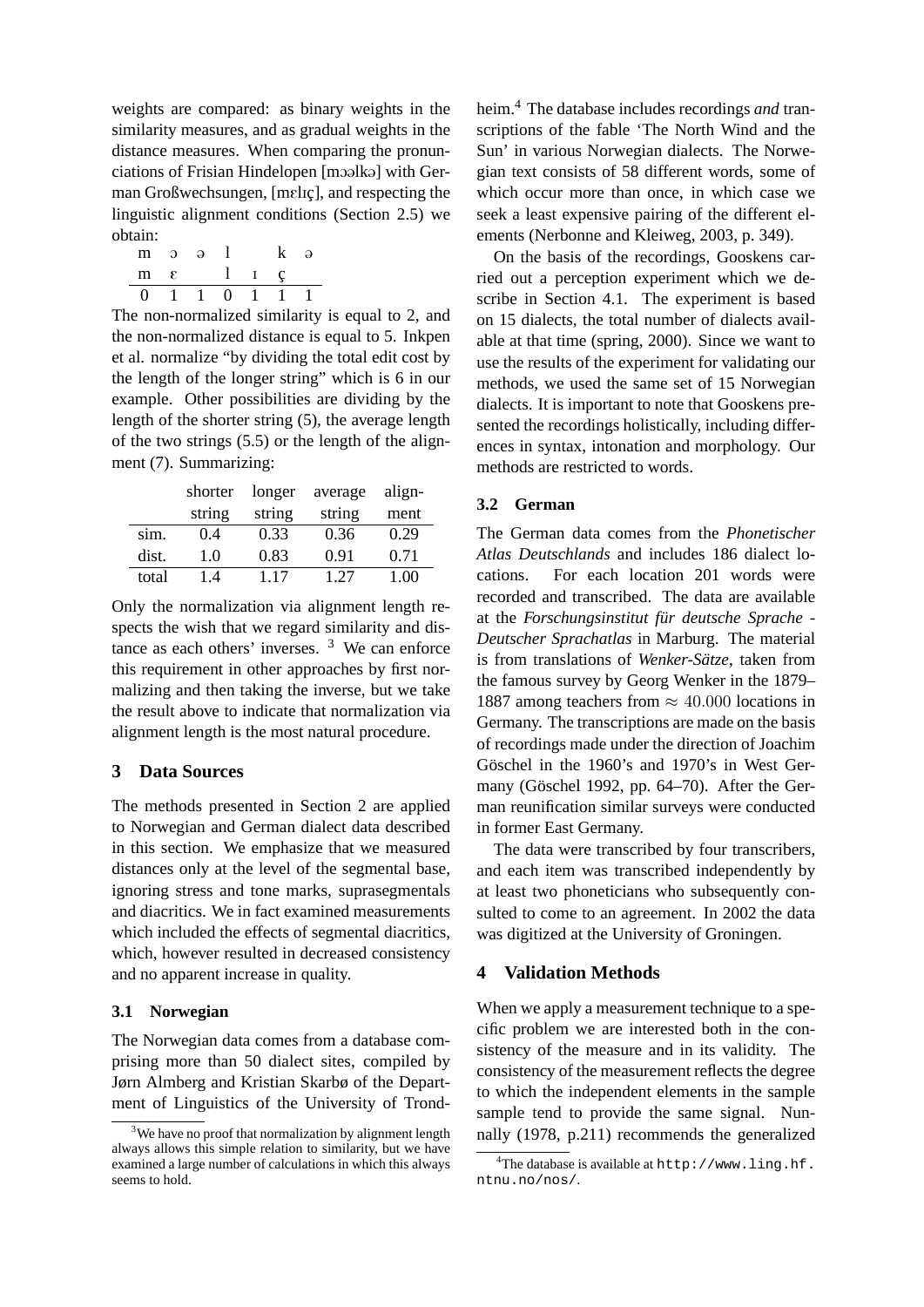form of the Spearman-Brown formula for this purpose, which has come to be known as the CRON-BACH'S  $\alpha$  value. It is determined by the inter-item correlation, i.e. the average correlation coefficient for all of the pairs of items in the test, and the test size. The Cronbach's  $\alpha$  measure rises with the sample size, and it is therefore normally used to determine whether samples are large enough to provide reliable signals.

The validity of a measure, or more precisely, the application of a measure to a particular problem is much more difficult and controversial issue (Nunnally, 1978, Chap. 3), but the basic issue is whether the procedures in fact measure what they purport to measure, in our case the sort of pronunciation similarity which is important in distinguishing similar language varieties. In examining our measures for their validity in identifying the sort of pronunciation similarity which plays a role in dialectology we compare the measures to other indications we have that pronunciations are dialectally similar. We discuss these below in more detail. We consider the correlation with distances as perceived by the dialect speakers themselves (see Section 4.1) and the local (geographic) incoherence of dialect distances (see Section 4.2).

### **4.1 Perception**

The best opportunity for examining the quality of the measurements presents itself in the case of Norwegian, for which we were able to obtain the results of a perception experiment (Gooskens and Heeringa, 2004). For each of 15 varieties a recording of the fable 'The North Wind and the Sun' was presented to 15 groups of Norwegian high school pupils, one group from each of the 15 dialects sites represented in the material. All pupils were familiar with their own dialect and had lived most of their lives in the place in question (on average 16.7 years). Each group consisted of 16 to 27 listeners. The mean age of the listeners was 17.8 years, 52 percent were female and 48 percent male.

The 15 dialects were presented in a randomized order, and each session was preceded by a (short) practice run. While listening to the dialects the listeners were asked to judge each of the 15 dialects on a scale from 1 (similar to native dialect) to 10 (not similar to native dialect). This means that each group of listeners judged the linguistic distances between their own dialect and the 15 dialects, including their own dialect. In this way

we get a matrix with  $15 \times 15$  perceived linguistic distances. This matrix is not completely symmetric. For example, the distance which the listeners from Bergen perceived between their own dialect and the dialect of Trondheim (8.55) is different from the distance as perceived by the listeners from Trondheim to Bergen (7.84).

In order to use this material to calibrate the different computational measurements, we examine the correlations between the  $15 \times 15$  computational matrices with the  $15\times15$  perceptual matrix. In calculating correlations we excluded the distances of dialects with respect to themselves, i.e. the distance of Bergen to Bergen, of Bjugn to Bjugn, etc. In computational matrices these values are always zero, in the perceptual matrix they vary, but are normally greater than zero. This may be due to non-geographic (social or individual) variation, but it distorts results in a non-random way (diagonal distances can only be too high, never too low), we exclude them when calculating the correlation coefficient.

We calculated the standard Pearson productmoment correlation coefficient, but we interpret its significance cautiously, using the Mantel test (Bonnet and Van de Peer, 2002). In classical tests the assumption is made that the observations are independent, which observations in distance matrices emphatically are not. This is certainly true for calculations of geographic distances, which are minimally constrained to satisfy the standard distance axioms (non-negativity, symmetry, and the triangle inequality). We have argued above  $(\S 2.2)$ that the edit distances we employ are likewise genuine distances, which means that sums of edit distances are likewise constrained, and therefore should not be regarded as independent observations (in the sense need for hypothesis testing).

The Mantel test raises the standards of significance a good deal— so much that it will turn out that our small  $(15 \times 15)$  matrices would need to differ by more than 0.1 in correlation coefficient in order to demonstrate significance. We will nonetheless urge that the results should be taken seriously as the data needed is difficult to obtain, and the indications are fairly clear (see below).

#### **4.2 Local Incoherence**

It is fundamental to dialectology that geographically closer varieties are, in general, linguistically more similar. Nerbonne and Kleiweg (2006) use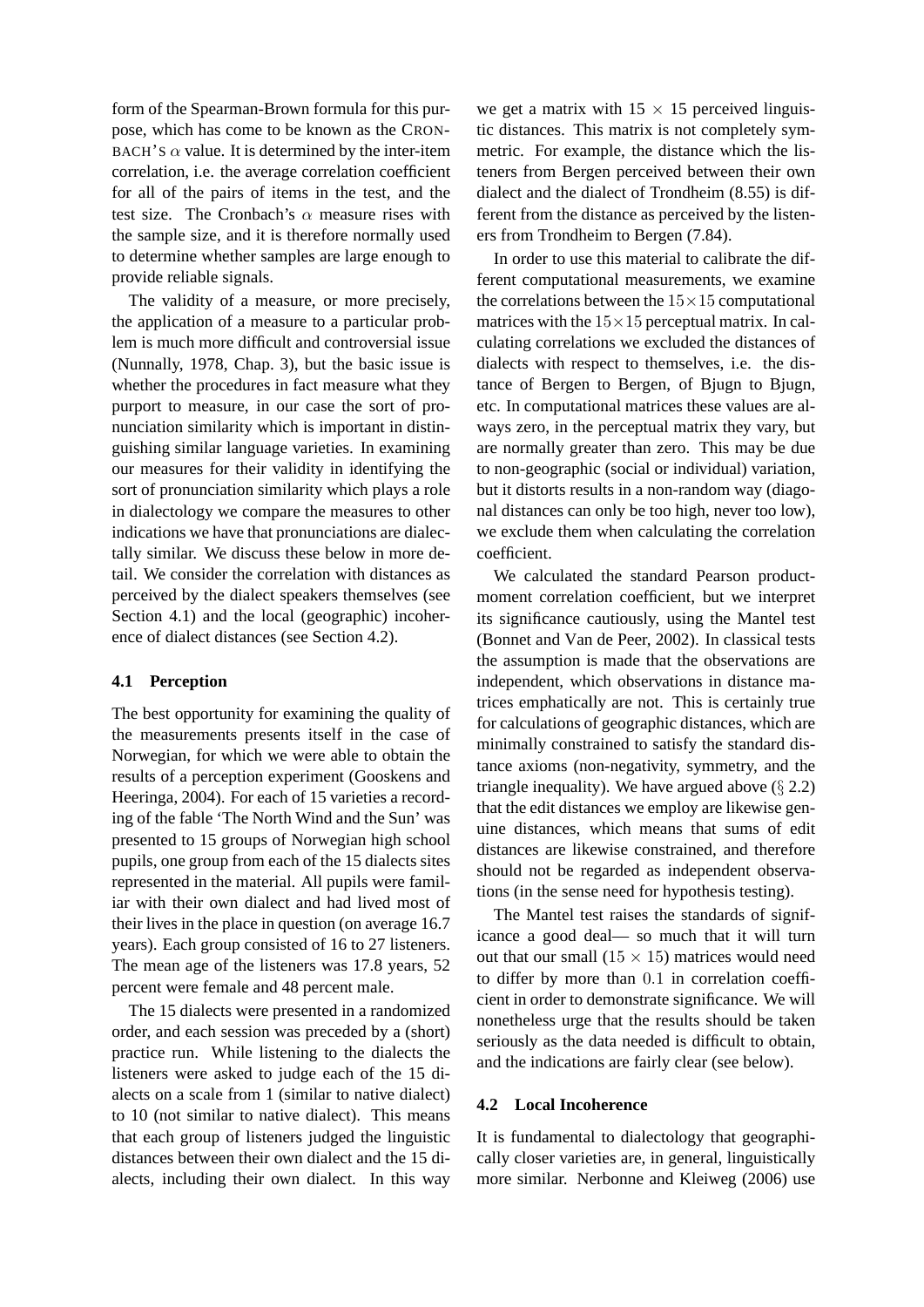this fact to select more probative measurements, namely those measurements which maximize the degree to which geographically close elements are likewise seen to be linguistically similar. Given our emphasis on distance it is slightly more convenient to formulate a measure of LOCAL INCO-HERENCE and then to examine the degree to which various string distance measures minimize it. The basic idea is that we begin with each measurement site  $s$ , and inspect the  $n$  linguistically most similar sites in order of decreasing linguistic similarity to s. We then measure how far away these linguistically most similar sites are geographically, for example, in kilometers. *Good* measurements show that linguistically similar sites are geographically close better than *poor* measurements do.

The details of the formulation reflect the results of dialectometry that dialect distances certainly increase with geographic distance, leveling off, however, so that geographically more remote variety-pairs tend to have more nearly the same linguistic distances to each other. We sort variety pairs in order of decreasing linguistic similarity and weight more similar ones exponentially more than less similar ones. Given this disproportionate weighting of the most similar varieties, it also quickly becomes uninteresting to incorporate the effects of more than a small number of geographically closest varieties. We restrict our attention to the eight most similar linguistic varieties in calculating local incoherence.

$$
I_l = \frac{1}{n} \sum_{i=1}^n \frac{D_i^L - D_i^G}{D_i^G}
$$
  

$$
D_i^L = \sum_{j=1}^k d_{i,j}^L \cdot 2^{-0.5j}
$$
  

$$
D_i^G = \sum_{j=1}^k d_{i,j}^G \cdot 2^{-0.5j}
$$

 $d_{i,j}^L$ ,  $d_{i,j}^G$ : geo. dist. between *i* en *j*  $d_{i,1\cdots n-1}^L$ : geo. dist. sorted by increasing ling. diff.  $d_{i,1\cdots n-1}^G$ : geo. dist, sorted by increasing geo. dist.

Several remarks may be helpful in understanding the proposed measurement. First, all of the  $d_{i,j}$ concern *geographic* distances.  $d_{i,1\cdots n-1}^L$  (summed in  $D_i^L$ ) range over the geographic distances, arranged, however, in increasing order of *linguistic* distance, while  $d_{i,1\cdots n-1}^G$  (summed in  $D_i^G$ ) ranges

over the geographic distances among the sites in the sample, arranged in increasing order of *geographic* distance. We examine the latter as an ideal case. If a given measurement technique always demonstrated that the neighbors of a given site used the most similar varieties, then  $D_i^L$  would be the same  $D_i^G$ , and  $I_l$  would be 0. Second, we have argued above that it is appropriate to count most similar varieties much more heavily in  $I_l$ , and this is reflected in the exponential decay in the weighting, i.e.,  $2^{-0.5j}$  where j ranges over the increasingly less similar sites. Given this weighting of most similar varieties, we are also justified in restricting the sum in  $D_i^L = \sum_{j=1}^k [\ldots]$  to  $k = 8$ , and all of the results below use this limitation, which likewise improves efficiency.

We suppress further discussion of the calculation in the interest of saving space here, noting, however, that we used two different notions of geographic distance. When examining measurements of the German data, we measured geographic distance "as the crow flies", but since Norway is very mountainous, we used (19th century) travel distances (Gooskens, ).

#### **5 Experiments and Results**

In this section we present results based on the Norwegian and German data sources in 5.1 and Sections 5.3.

For each data source we consider 40 string comparison algorithms. We distinguish between methods with a binary comparison of  $n$ -grams and those with a gradual comparison of  $n$ -grams (see Section 2.4). Within the category of binary methods, we distinguish between three groups. In the first group, strings are compared just by counting the number of common  $n$ -grams, ignoring the order of elements, see Section 2.1). In the second group the n-grams are aligned (see Section 2.2). We call this 'free alignment'. In the third group we insist on the linguistically informed alignment of n-grams (see Section 2.5), dubbing this 'forced alignment'. Within the category of gradual methods, we distinguish between 'free alignment' (see Section 2.6) and 'forced alignment'. Finally, for each of these methods, we consider both an unnormalized version of the measure as well as one normalized by length (see Section 2.3).

A measure can only be valid when it is consistent, but it may be consistent without being valid. Since consistency is a necessary condi-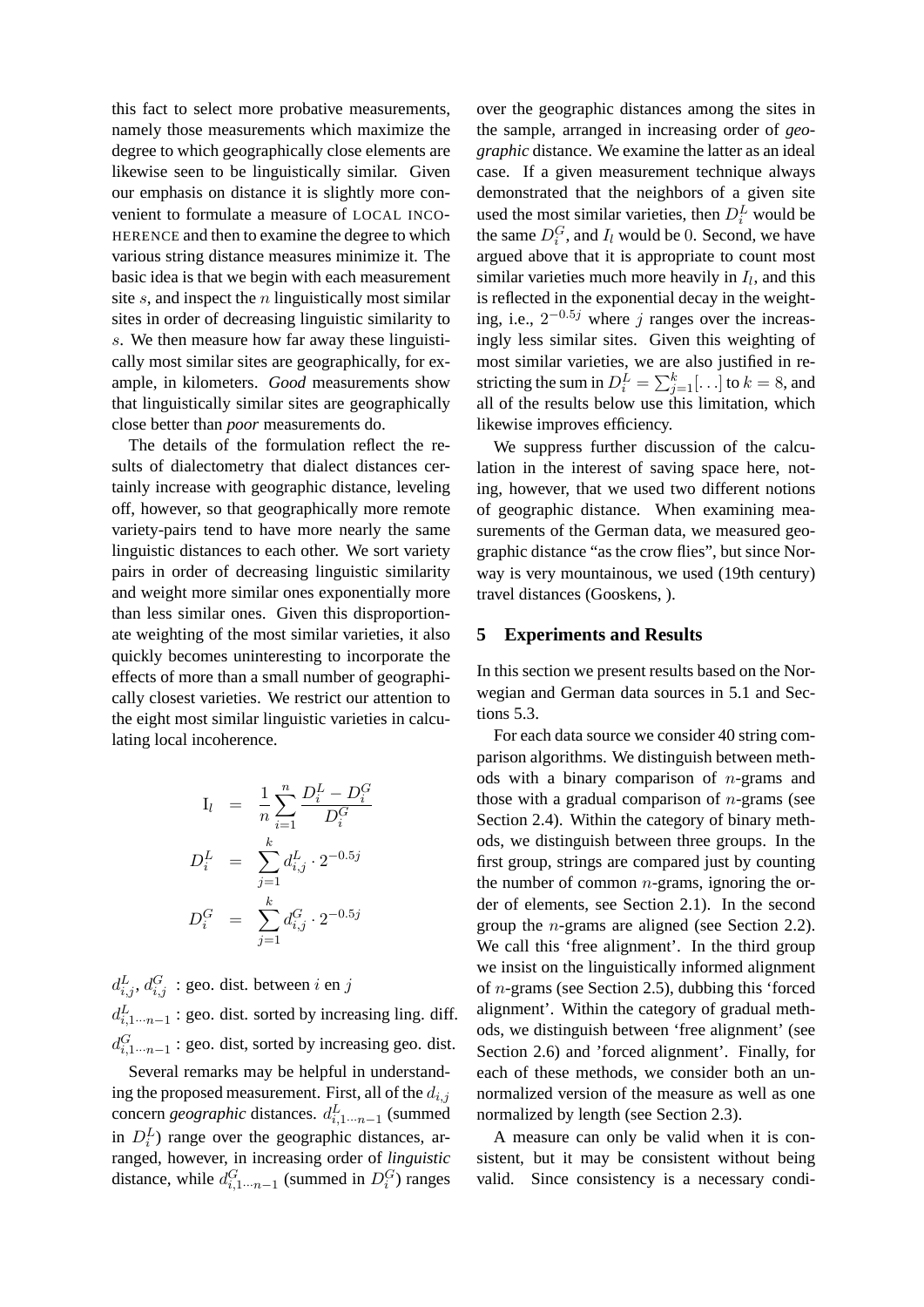|     | binary |        |        |        | gradual |
|-----|--------|--------|--------|--------|---------|
|     | no     | free   | forc.  | free   | forc.   |
|     | align- | align- | align- | align- | align-  |
|     | ment   | ment   | ment   | ment   | ment    |
| uni | 0.69   | 0.66   | 0.66   | 0.66   | 0.66    |
| bi  | 0.70   | 0.69   | 0.69   | 0.66   | 0.68    |
| tri | 0.71   | 0.70   | 0.72   | 0.66   | 0.73    |
| xbi | 0.70   | 0.69   | 0.72   | 0.67   | 0.73    |

Table 1: Correlations between perceptual distances and *unnormalized* string edit distance measurements among 15 Norwegian dialects. Higher coefficients indicate better results.

tion for validity, we check the consistency of phonetic distance methods. For each of the methods we calculated Cronbach's  $\alpha$  values, which is based on the average inter-correlation among the words (Heeringa, 2004, pp. 170–173). A widelyaccepted threshold in social science for an acceptable  $\alpha$  is 0.70 (Nunnally, 1978). After the consistency check, we discuss validation results.

### **5.1 Norwegian Perception**

In this section we first discuss results of unnormalized string edit distance measures, and will compare them with their normalized counterparts farther onwards in this section.

The Cronbach's  $\alpha$  values of the unnormalized measurements vary from 0.84 to 0.87. The Cronbach's  $\alpha$  values of the methods with 'forced alignment' are a bit lower than the  $\alpha$  values of the other methods. An outlier arises when using the 'forced alignment' and gradual bigram distances:  $\alpha$ =0.78, but these all indicate that the measurements are quite consistent.

We calculated correlations to the perceptual distances which are described in Section 4.1. Results are given in Table 1. Let's note that the effect size, i.e., the  $r$  value itself, is quite high,  $0.66 < r < 0.73$ , meaning that the various distance measure are accounting for 43.6–53.3% of the variance in the perception measurements. All of the correlation coefficients are massively significant ( $p < 0.001$ ), but given the stringency of the Mantel test, they do not differ significantly from one another.

The correlations are quite similar. The maximal difference we found was 0.07, so that we conclude that none of the methods is strikingly better or worse in operationalizing the level of pronunciation difference that dialect speakers are sensitive

|     | binary |        |        |        | gradual |
|-----|--------|--------|--------|--------|---------|
|     | no     | free   | forc.  | free   | forc.   |
|     | align- | align- | align- | align- | align-  |
|     | ment   | ment   | ment   | ment   | ment    |
| uni | 0.66   | 0.66   | 0.66   | 0.66   | 0.66    |
| bi  | 0.67   | 0.67   | 0.67   | 0.66   | 0.66    |
| tri | 0.68   | 0.68   | 0.70   | 0.66   | 0.70    |
| xbi | 0.68   | 0.68   | 0.70   | 0.69   | 0.70    |

Table 2: Correlations between perceptual distances and different *normalized* string edit distance measurements among 15 Norwegian dialects. Higher coefficients indicate better results.

to.

The small flood of numbers in Table 1 may seem confusing. Therefore we calculated averages per factor which are presented in Table 4. We invite the reader to refer to both Table 1 and Tablee 4 in following the discussion below. Table 4 shows systematic differences. For example, contextually sensitive measures (bigrams, trigrams, and xbigrams) are usually better (and never worse) than unigram measures. The differences among the different means of operationalizing context (bigrams, trigrams and xbigrams) seem unremarkable, however. Third, measures which are sensitive to linear order are slightly worse than those which are not (variants of DICE) on average<sup>5</sup>. But when comparing the first column in Table 1 with the others, we see that the highest correlations (0.73) are found among the order sensitive methods. Fourth, forcing alignment to respect vowel/consonant differences yields a modest improvement in scores. Fifth, we see no clear advantage in measurements which weight  $n$ -grams more sensitively to those binary comparison methods which distinguish only same and different.

Sixth, and most surprisingly, we can compare Table 1 which provides the correlation of edit distances which were *not* normalized for length, with Table 2, which provides the results of the measurements which *were* normalized. For some normalized measurements the Cronbach's  $\alpha$  value are minimally higher (0.01). But comparison of the correlation coefficients shows that normalization never improves measurements, and often leads to a deterioration. In Table 4 averages for the normalized measurements are given. Normalized mea-

<sup>5</sup>When using the unnormalized versions of the 'DICE' family, the distance is just equal to the number of non-shared n-grams.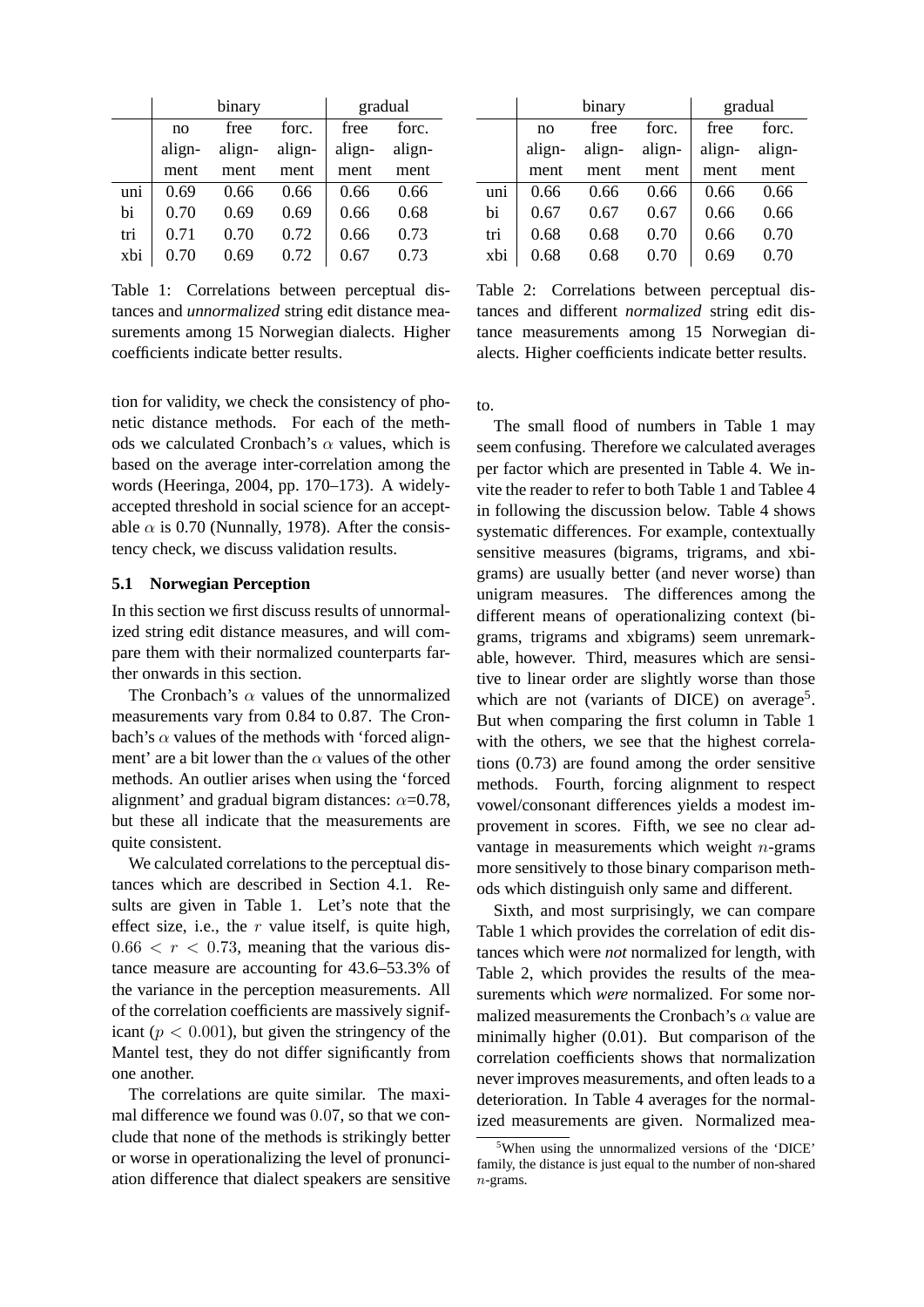|     | binary |        |        |        | gradual |
|-----|--------|--------|--------|--------|---------|
|     | no     | free   | forc.  | free   | forc.   |
|     | align- | align- | align- | align- | align-  |
|     | ment   | ment   | ment   | ment   | ment    |
| uni | 0.41   | 0.37   | 0.37   | 0.37   | 0.37    |
| bi  | 0.37   | 0.35   | 0.37   | 0.36   | 0.35    |
| tri | 0.37   | 0.33   | 0.35   | 0.36   | 0.35    |
| xbi | 0.36   | 0.35   | 0.35   | 0.37   | 0.35    |

Table 3: Local incoherence values based on travel distances for the *unnormalized* string edit distance measurements between 15 Norwegian dialects. The lower the local incoherence value, the better the measurement technique.

surements display the same systematic differences that unnormalized measurements show, except for the differences between methods which consider the order of segments and methods which do not. Measures which are sensitive to linear order are slightly better than those which are not (variants of DICE).

#### **5.2 Norwegian Geographic Sensitivity**

As we mentioned in Section 4.2, Norway is very rugged. Therefore we based our local incoherence values on travel distances rather than on geographic distances "as the crow flies". We computed local incoherence values for both unnormalized and normalized string edit distance measurements. The comparison confirms the findings of Section 5.1: unnormalized methods always perform better than normalized ones. The unnormalized results are presented in Table 3.

Recall that lower local incoherence values should reflect better measurement techniques. When we examine the table as a whole, we note again that the various techniques are not hugely different—they perform with similar degrees of success.

In Table 4, we find average local incoherence values for the factors under investigation. We find first that contextually sensitive measures (bigrams, trigrams, and xbigrams) are again superior to unigram methods, and second, measures which are sensitive to linear order are superior to the DICElike methods (unnormalized versions). Third, linguistically informed alignments, which respect the vowel/consonant distinction, perform better than uninformed ("free") alignment (for the normalized versions). Fourth, the average values do not suggest any benefit to the gradual weighting of  $n$ grams in comparison with the binary weighting. Most surprisingly, normalization again appears to have a deleterious effect on the probity of the measurements.

We must stress again that these finer interpretations results require confirmation with a larger set of sites.

### **5.3 German Geographic Sensitivity**

When checking the consistency of the German measurements we find Cronbach's  $\alpha$  values of 0.95 and 0.96 for all methods without alignment or with 'free alignment' and for all unigram based methods. The higher Cronbach's  $\alpha$  levels for this data set reflect the fact that it is larger. We find lower  $\alpha$  values of 0.83–0.85 for the methods with 'forced alignment'. This accords with the consistency results for the Norwegian measurements.

When using bigrams,  $\alpha$  is equal to 0.80 (binary, normalized), 0.51 (gradual, normalized), 0.74 (binary, unnormalized) and 0.45 (gradual, unnormalized). These low values are striking, and we found no explanation for them, but they suggest that we should not attach much significance to this combination of measurement properties. On average, the unnormalized  $\alpha$ 's are the same as the normalized  $\alpha$ 's.

Since consistency values are higher than 0.70 (with one exception), we validated the methods by calculating the geographic local incoherence values. We would have preferred to use perceptions, but we have no such data in the German case.

Since we found unnormalized string edit distance measurements superior to normalized ones in the Sections 5.1 and 5.2, we focus in this section on the unnormalized methods. Unnormalized results are shown in Table 5.

Recall that the lower the local incoherence value, the better the measurement technique. We include this table for the sake of completeness, but it is clear that the results do not jibe with the results obtained from the Norwegian data. Unigrambased processing appears to be superior, and context inferior; order-sensitive processing is inferior to order-insensitive processing, and linguistically informed ("forced") alignment appears to offer no advantage.

We leave the contrast between the Norwegian and German results as a puzzle to be addressed in future work, but it should be clear that we have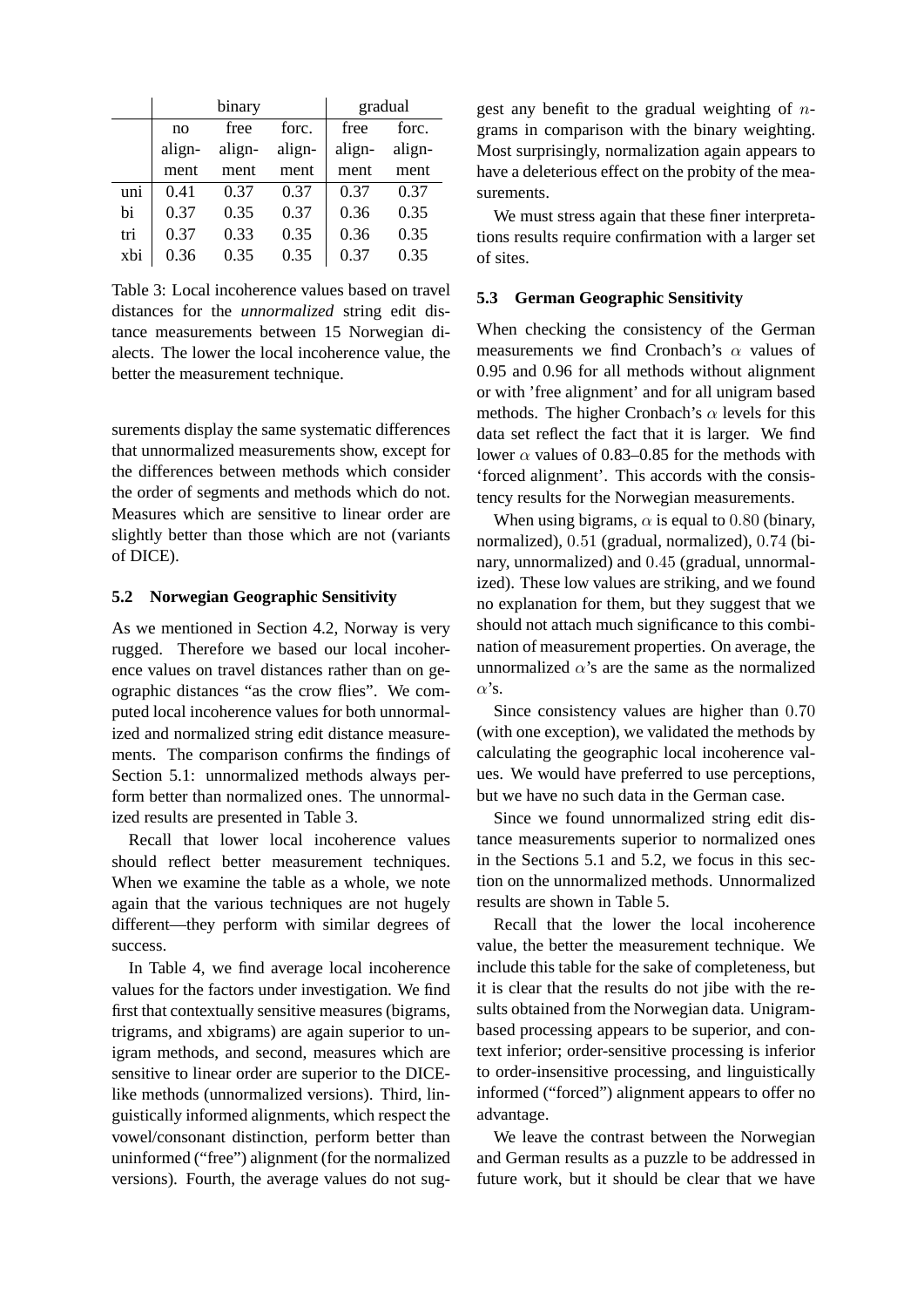| Factor       | Correlation with |            | Local       |            | Number of      |
|--------------|------------------|------------|-------------|------------|----------------|
|              | perception       |            | incoherence |            | measurements   |
|              | raw              | normalized | raw         | normalized |                |
| no order     | 0.70             | 0.67       | 0.38        | 0.45       | $\overline{4}$ |
| order        | 0.69             | 0.68       | 0.36        | 0.46       | 16             |
| unnormalized | 0.69             |            | 0.36        |            | 20             |
| normalized   |                  | 0.68       |             | 0.43       | 20             |
| binary       | 0.69             | 0.68       | 0.36        | 0.43       | 8              |
| gradual      | 0.68             | 0.67       | 0.36        | 0.43       | 8              |
| free         | 0.67             | 0.67       | 0.36        | 0.43       | 8              |
| forced       | 0.70             | 0.68       | 0.36        | 0.42       | 8              |
| unigram      | 0.67             | 0.66       | 0.38        | 0.45       | 5              |
| bigram       | 0.68             | 0.67       | 0.36        | 0.45       | 5              |
| trigram      | 0.70             | 0.68       | 0.35        | 0.42       | 5              |
| xbigram      | 0.70             | 0.69       | 0.36        | 0.41       | 5              |

Table 4: Average correlations between perceptual distances and *raw,* i.e., *unnormalized* string edit distance measurements among 15 Norwegian dialects. Higher coefficients and lower local incoherence values indicate better results.

|     |        | binary | gradual |        |        |
|-----|--------|--------|---------|--------|--------|
|     | no     | free   | forc.   | free   | forc.  |
|     | align- | align- | align-  | align- | align- |
|     | ment   | ment   | ment    | ment   | ment   |
| uni | 0.94   | 0.88   | 0.87    | 0.88   | 0.87   |
| bi  | 1.00   | 0.98   | 2.09    | 0.92   | 5.71   |
| tri | 1.09   | 1.05   | 2.45    | 0.93   | 2.09   |
| xbi | 0.96   | 0.95   | 2.45    | 0.98   | 2.45   |

Table 5: Local incoherence values based on geographic distances for for the *unnormalized* string edit distance measurements 186 German dialects. The lower the local incoherence value, the better the measurement technique.

rather more confidence in the Norwegian than in the German results. This is due on the one had to the availability of independently behavioral data we can use to independently validate our computations, but also to the more stable set of values we see in the case of the Norwegian data. Exactly *why* the German data is so much more variable is also a question we must postpone to future work.

### **6 Conclusions and Prospects**

In this paper we examined a range of string comparison algorithms by applying them to Norwegian and German dialect comparison. The Norwegian results suggest that sensitivity to linguistic context in the form of  $n$ -grams, and to linguistic structure in alignment improves measurement techniques, but they do not confirm the value of differential weighting for n-grams. The results mostly suggest that sensitivity to order of segments improves the measurements.

The larger German data likewise is unfortunately more recalcitrant (as are other data sets we have examined, but in which we have less confidence). A disadvantage of the German data may be that several transcribers were involved, working over a period of twenty years, and that two types of surveys were used, having different orders of sentences. There may be subtle differences in pronunciation as a result of subjects' becoming more relaxed or more impatient in the course of a survey interview.

On the other hand, the Norwegian data set is small (15 dialect sites). Our conclusions rely on assumptions of its quality and transcriber consistency, but this warrants further examination. We also cannot exclude the possibility that optimal measurements depend on features of the language and/or data set.

It is tempting to wish to redo this study using a large, antiseptically clean data set, transcribed reliably by a minimal number of phoneticians, but the more important practical direction may be to try to understand which properties of data sets are important in selecting variants of pronunciation distance measures. Atlases of material on language varieties simply are not always clean and reliable, and if we wish to contribute to their analysis, we